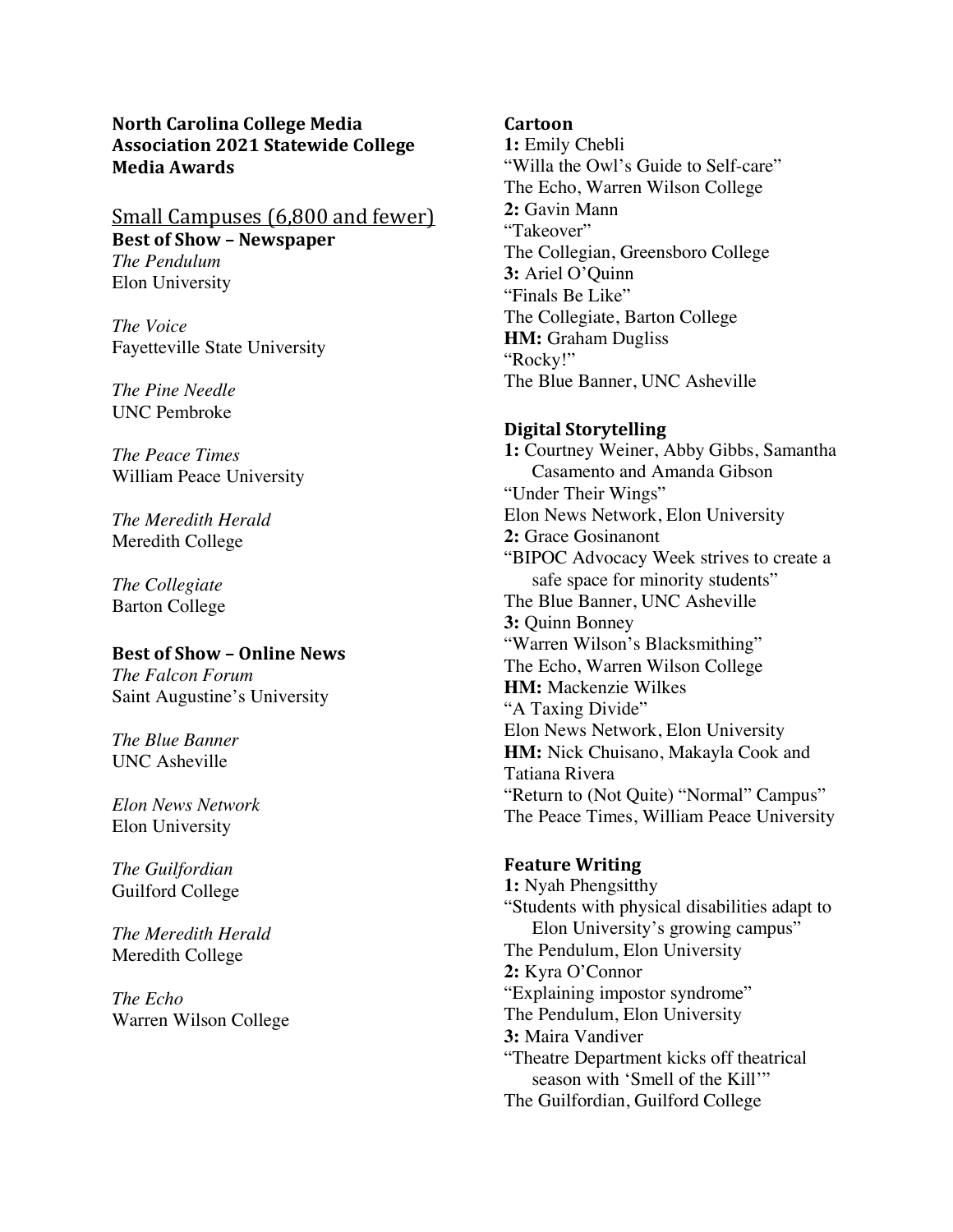**HM:** Emily Freer "Peace theatre returns with 'The Wolves'" The Peace Times, William Peace University **HM:** Zachary C. Young "March Honors Missing and Murdered Indigenous Women" The Pine Needle, UNC Pembroke

## **Illustration/Graphic**

**1:** Nyah Phengsitthy "How we've changed in four years" The Pendulum, Elon University **2:** Michael Wright "A series of unfortunate events" The Peace Times, William Peace University **3:** Caroline Bunder "Australians have ended mass killings, so why can't Americans?" The Pendulum, Elon University **HM:** Karin Powell "Zodiac Zone" The Collegian, Greensboro College **HM:** Heather Spataro "Costumes Should Appreciate, Not Appropriate Other People's Cultures" The Peace Times, William Peace University

## **News Writing**

**1:** Nyah Phengsitthy "Without a trace" The Pendulum, Elon University **2:** Mackenzie Wilkes "Addressing chemicals in the Haw River" The Pendulum, Elon University **3:** Jacqueline Leibman "Fayetteville State University Food Pantry Reopens" The Voice, Fayetteville State University **HM:** Bailee Harris "Unhoused encampment removed by city" The Blue Banner, UNC Asheville **HM:** Victoria Walker and DorMiya Vance "Questions and Concerns Haunt Chancellor-Elect Allison" The Voice, Fayetteville State University

#### **Opinion Writing**

**1:** Shannon Seignious "Did your activism help or hinder the fight for justice?" The Pendulum, Elon University **2:** Corby Brooke "Misinformation spreads like wildfire" The Guilfordian, Guilford College **3:** Alysha Camm "Australians have ended mass killings, so why can't Americans?" The Pendulum, Elon University **HM:** Maira Vandiver "Dr. Seuss and the process of accountability" The Guilfordian, Guilford College **HM:** Bailee Harris "Tongue-tied: America must stop shaming Appalachians for speaking Appalachian" The Blue Banner, UNC Asheville **HM:** DorMiya Vance "I'm Not Your Trophy, Baby" The Voice, Fayetteville State University

## **Photography**

**1:** Luke Johnson "Pro-choice marchers express their voices" The Pendulum, Elon University **2:** Quinn Bonney "Students embrace" The Echo, Warren Wilson College **3:** Clare Grant "Elon University sophomore guard" The Pendulum, Elon University **HM:** Ford Bowles "JPEGMAFIA Celebrates Birthday" The Voice, Fayetteville State University **HM:** Graham Dugliss "Masked in shadows" The Blue Banner, UNC Asheville

#### **Single- or Two-Page Design**

**1:** Nyah Phengsitthy and Clare Grant "Commencement Edition" The Pendulum, Elon University **2:** Ted Thomas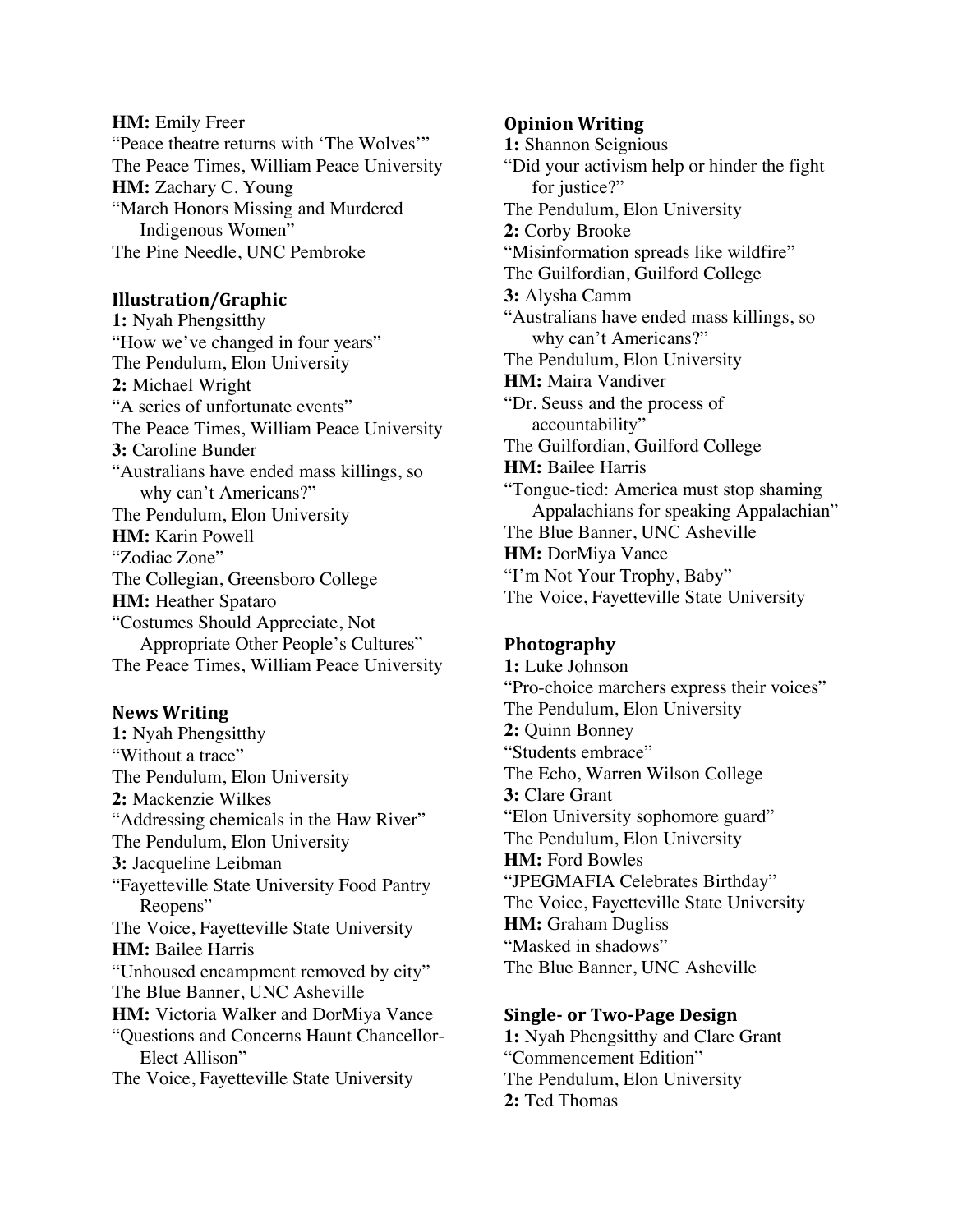"Top 10 articles of the year" The Pendulum, Elon University **3:** Georges Abi-Aad "Traditions Resume After Year of Disruptions" The Peace Times, William Peace University **HM:** Anna Ervin and Caroline Hoy "NC Mountain State Fair returns" The Clarion, Brevard College **HM:** Dylan Inness "Taste the Tide" The Blue Banner, UNC Asheville **HM:** Miranda Morris "What is SGA?" The Collegian, Greensboro College **HM:** Andrew Thrift "Braves Take Down the Glenville Pioneers" The Pine Needle, UNC Pembroke

# **Sports Writing**

**1:** Caitlin Rundle "Changing the Game: Name, image and likeness" The Pendulum, Elon University **2:** Brady Penn "By the flip of a coin" The Clarion, Brevard College **3:** Jessica Brock "UNCA swimming standout breaks records" The Blue Banner, UNC Asheville **HM:** Jada Jenkins "FSU Football Player is On the Rise, Snags Endorsement Deal" The Voice, Fayetteville State University

# **Large Campuses** (more than 6,800) **Best of Show – Newspaper** *The Appalachian*

Appalachian State University

*The East Carolinian* East Carolina University

*Niner Times* UNC Charlotte *The A&T Register* N.C. A&T State University

*The Daily Tar Heel* UNC-Chapel Hill

*Technician* NC State University

## **Best of Show – Online News**

*The Appalachian* Appalachian State University

*The Daily Tar Heel* UNC-Chapel Hill

*Technician* NC State University

*The East Carolinian* East Carolina University

*The A&T Register* N.C. A&T State University

## **Cartoon**

**1:** Patrick Delaney "The effectiveness of wellness days" Technician, NC State University **2:** Kiara Bush "Over the Years" Technician, NC State University **3:** Pearl Knight "Nova and Comet – School Spirit!" Technician, NC State University

## **Digital Storytelling**

**1:** Emily Broyles, Jake Markland, Jesse Barber and Max Correa "Shots of history" The Appalachian, Appalachian State University **2:** Denise Casalez, Andy McLean and Evan **Bates** "Local concert spotlights women musicians"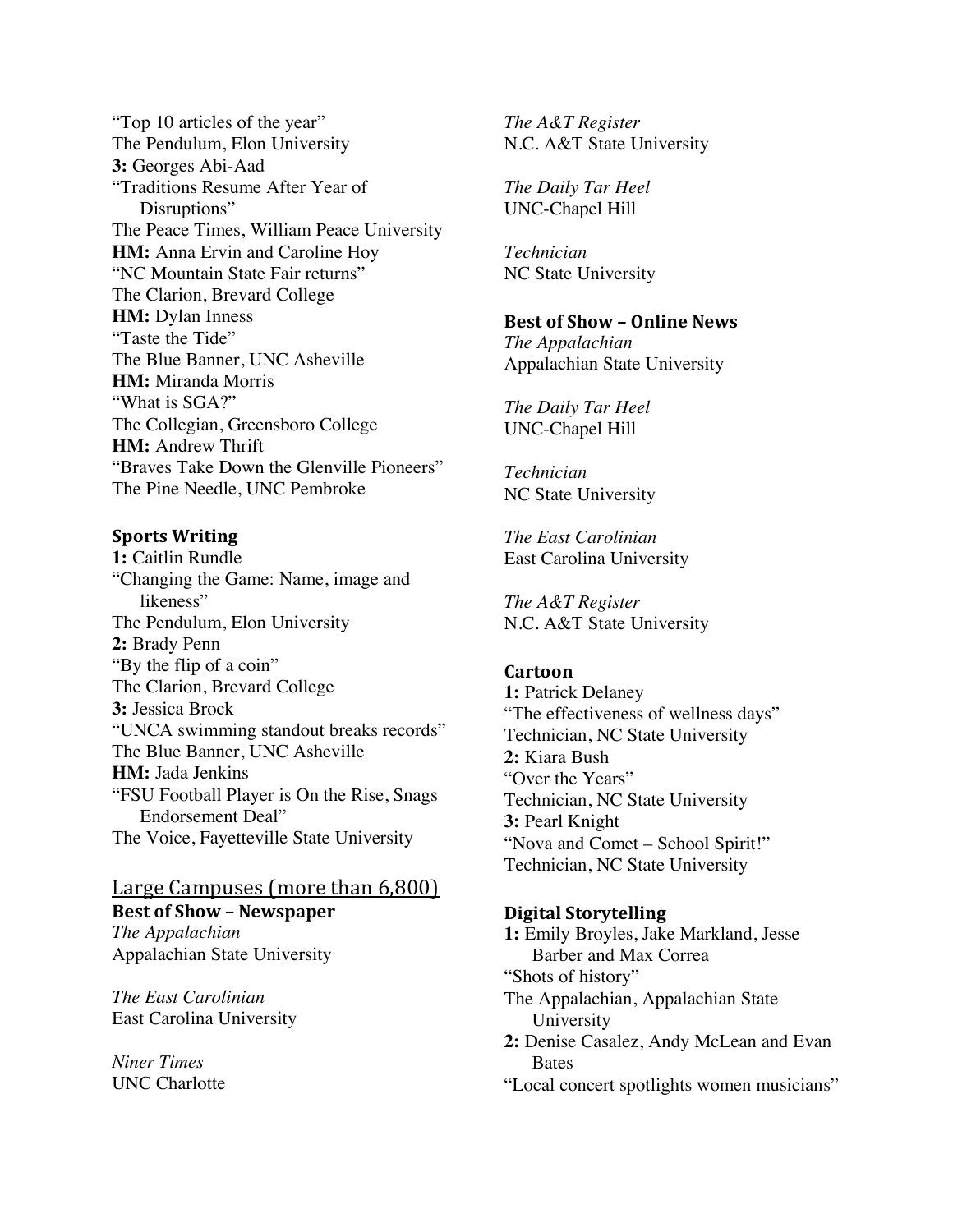The Appalachian, Appalachian State University **3:** Chris Ocana "The UNC Board of Trustees: Explained" The Daily Tar Heel, UNC-Chapel Hill **HM:** Tristan Tucker "Women's basketball takeaways: Scorchinghot 3-point shooting leading way" Technician, NC State University **HM:** Nakylah Carter "The Aggie Spotlight: Rapper PL Miike x theScene" The A&T Register, N.C. A&T State University

## **Feature Writing**

**1:** Jennifer Tran "Faculty of color feel undervalued at UNC" The Daily Tar Heel, UNC-Chapel Hill **2:** Jesse Barber "Talks and tales at Goober Peas" The Appalachian, Appalachian State University **3:** Nakylah Carter "Connecting With Your Roots: David Robinson Chats With NCAT Students" The A&T Register, N.C. A&T State University **HM:** Sarah Choi "Who is Franklin Street's dancing man?" The Daily Tar Heel, UNC-Chapel Hill **HM:** Gabie Stanfield "Brotherly love" Niner Times, UNC Charlotte **HM:** Sam Overton "Spray paint and free speech: The history and nuance of the Free Expression Tunnel" Technician, NC State University

## **Illustration/Graphic**

**1:** Efrain Arias-Medina Jr. "Best of Boone 2021" The Appalachian, Appalachian State University **2:** Zoya Zalevskiy

"Gerrymandered jigsaw puzzle" Niner Times, UNC Charlotte **3:** Isaac Naylor "Separate and unequal" Niner Times, UNC Charlotte **HM:** Carson Elm-Picard "Dawson Garcia brings his passion to UNC" The Daily Tar Heel, UNC-Chapel Hill **HM:** Ann Salman "Eating Disorders" Technician, NC State University

#### **News Writing**

**1:** Praveena Somasundaram "Suspect charged in Hedgepeth murder" The Daily Tar Heel, UNC-Chapel Hill **2:** Chloe Easton and George Martin "Five pancreatic cancer deaths lead to reinspection of ECU Brewster Building" The East Carolinian, East Carolina University **3:** Cameron Stuart "ClimACT joins global climate strike with board of trustee protest, campus march" The Appalachian, Appalachian State University **HM:** Brian Rosenzweig and Emily Schmidt "Candidate speaks on husband's sex offender status" The Daily Tar Heel, UNC-Chapel Hill **HM:** Vasiliki Gkoulgkountina "Student organizations hosts Third Annual 'Slut Walk'" Niner Times, UNC Charlotte

## **Opinion Writing**

**1:** Ben Rappaport "We are still complicit in James Cates Jr.'s murder" The Daily Tar Heel, UNC-Chapel Hill **2:** Mariana Fabian "Luxury housing holds no benefit for students" Technician, NC State University **3:** Isaac Naylor "Pink Slip Requested"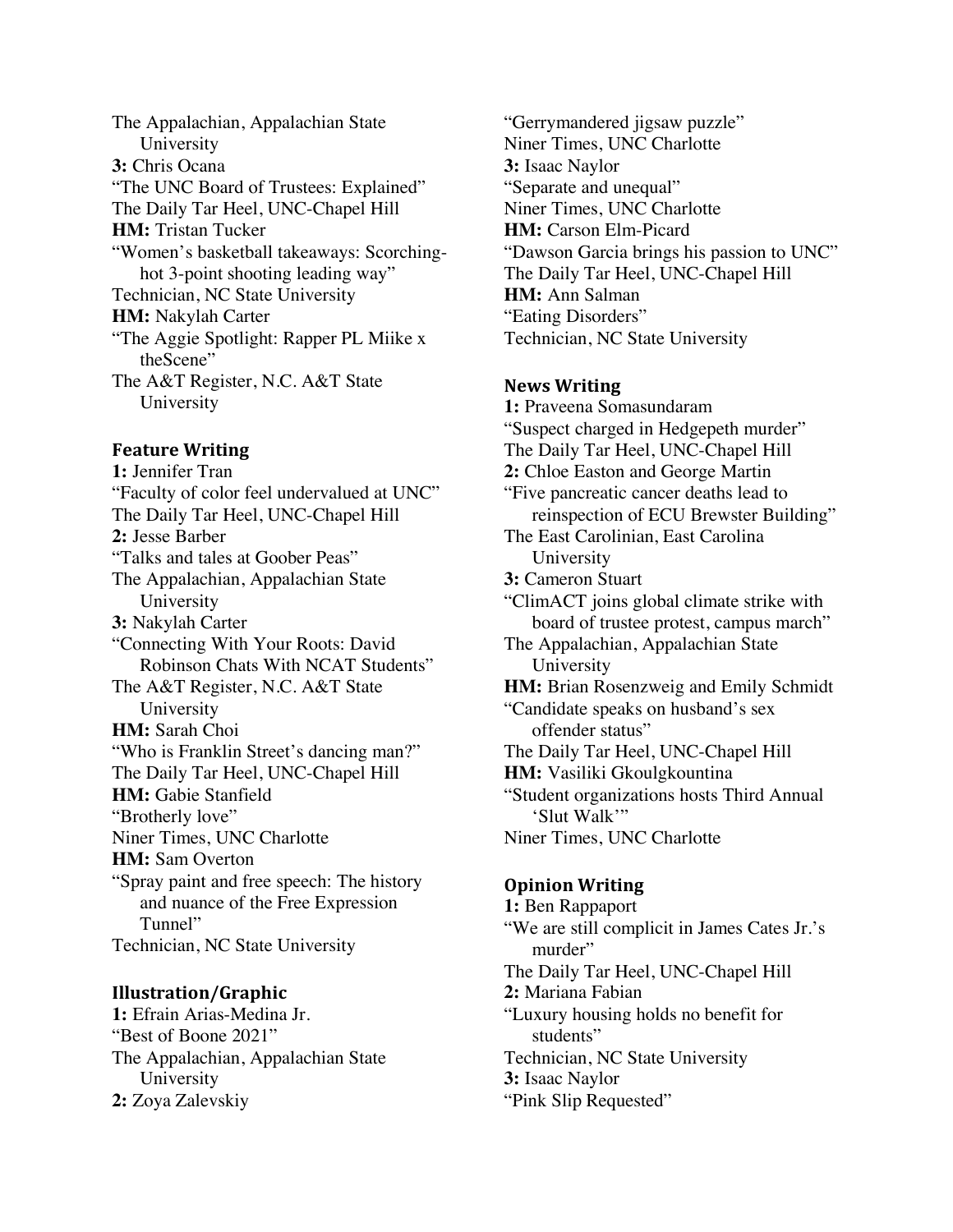Niner Times, UNC Charlotte **HM:** Jackson Futch "Airbnb in the High Country: A new form of gentrification" The Appalachian, Appalachian State University **HM:** Nakylah Carter "Aggies in Uproar over the Lack of Parking on Campus" The A&T Register, N.C. A&T State University

### **Photography**

**1:** Anna Hansen "Microphone" Technician, NC State University **2:** Halie Miller "American rapper Matthew Hauri asks crowd to put their hands up" The East Carolinian, East Carolina University **3:** Ira Wilder "UNC offense shines in win" The Daily Tar Heel, UNC-Chapel Hill **HM:** Chris Crews "A night to remember" Niner Times, UNC Charlotte **HM:** Natalie Folsom "Students cheering at football game" Technician, NC State University

# **Single- or Two-Page Design**

**1:** Heidi Pérez-Moreno "Dawson Garcia brings his passion to UNC" The Daily Tar Heel, UNC-Chapel Hill **2:** Anjali Kumari "theSCENE" The A&T Register, N.C. A&T State University **3:** Ann Salman "Thursday, September 2, 2021" Technician, NC State University **HM:** Carson Elm-Picard "Wednesday, September 29, 2021" The Daily Tar Heel, UNC-Chapel Hill **HM:** Sunnya Hadavi

"Alumni Spotlight: Jason Schultz" Niner Times, UNC Charlotte

## **Sports Writing**

**1:** Silas Albright "App State football super seniors: how the pandemic created a rare opportunity" The Appalachian, Appalachian State University **2:** Evan Rogers "Tough breaks end UNC men's soccer's season against New Hampshire" The Daily Tar Heel, UNC-Chapel Hill **3:** Tristan Tucker "'Mentally tough' Chris Ingram Primed for bounce-back season" Technician, NC State University **HM:** Melvin Harris "Xavier Williams wins HBCU Tournament; Leads Aggies to Fourth Place" The A&T Register, N.C. A&T State University **HM:** Emily Broyles "'Beautiful game for a reason:' High Country Soccer Association gives spunk to adults struggling with COVID-19 stress, sense of community" The Appalachian, Appalachian State University

# <u>Literary Magazine</u>

**Best of Show** *The Colton Review* Meredith College

*Windhover* NC State University

*Colonnades* Elon University

*The Peel* Appalachian State University

*Sanskrit* UNC Charlotte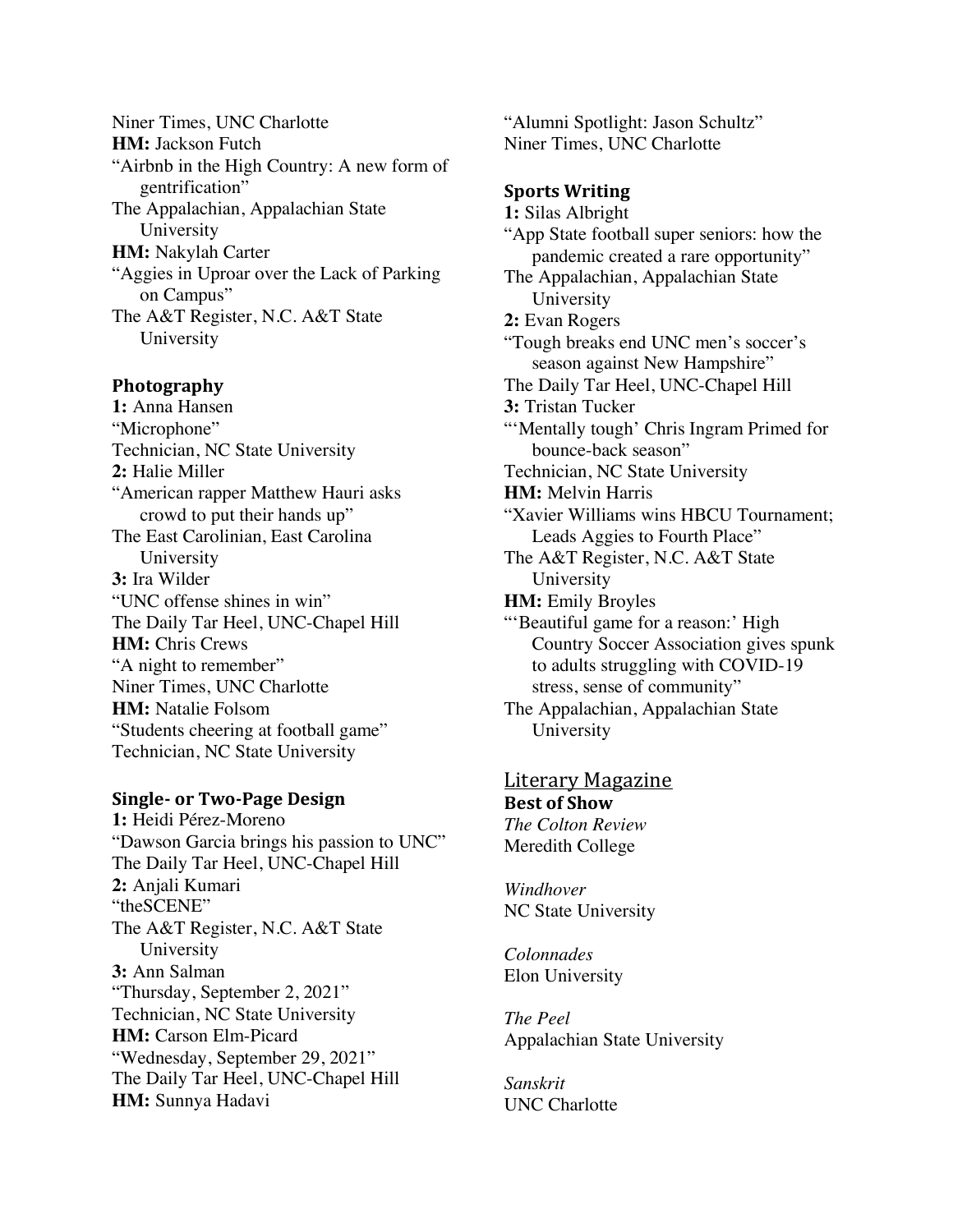*Headwaters Creative Arts Journal* UNC Asheville

*Apogee* High Point University

## **Poetry**

**1:** James Daniels "Blues and Bicycles" Windhover, NC State University **2:** Laura Mooney "Rage as a Forest; Resilience as an Ecosystem" Windhover, NC State University **3:** Shelly Whitmire "Hapless Decoration" The Colton Review, Meredith College **HM:** Abigail Vincent "Sestina for My Cosmos" Sanskrit, UNC Charlotte **HM:** Kinsey Moritz "where I'm from" Windhover, NC State University

**Fiction 1:** Christy Dickman "Bug and Postcard" Colonnades, Elon University **2:** Eliza Sanders "The Thing About Nothing" Colonnades, Elon University **3:** Michael Coombs "Family Business" Windhover, NC State University **HM:** Holly Brantley "Snakes" Windhover, NC State University **HM:** RJ Washington "Nothing Good Can Grow Here" Windhover, NC State University

**Nonfiction 1:** Laura Braley "Cape Cod Story" Colonnades, Elon University

**2:** Olivia Parker "The Weight of Life" Colonnades, Elon University **3:** Ellie Fritsch "Fingers" Signet, Queens University of Charlotte **HM:** Angelina Morin "Grandpa" The Colton Review, Meredith College **HM:** Hannah Groover "Green Thumb, Dirty Fingernails" The Colton Review, Meredith College

# **Two-Page Spread**

**1:** Celeste O'Brien "You Are Not Alone" Rebel, East Carolina University **2:** Ashley Pratt "Boredom and Existence/Face Your Fears" Apogee, High Point University **3:** Hannah Schneider "Steeple Through the Trees/Shrinking Skies" The Colton Review, Meredith College **HM:** Marcus Orta and A'mera Bellamy "Dreamweaver" Cadenza, Mars Hill University **HM:** Trevor Laffin and Alexa Garbarino "Hannah Gibson, Artist" The Peel, Appalachian State University

# **Photography/Art**

**1:** Kimberly Cusack "St. Ivory" Rebel, East Carolina University **2:** Brandon Abranches "Catalyst" Cadenza, Mars Hill University **3:** Lyric Lee "Decadent to the Evil Eye" Rebel, East Carolina University **HM:** Kayla Nicholson "Face Your Fears" Apogee, High Point University **HM:** Amos Brady "Branching Out/Local Jungle"